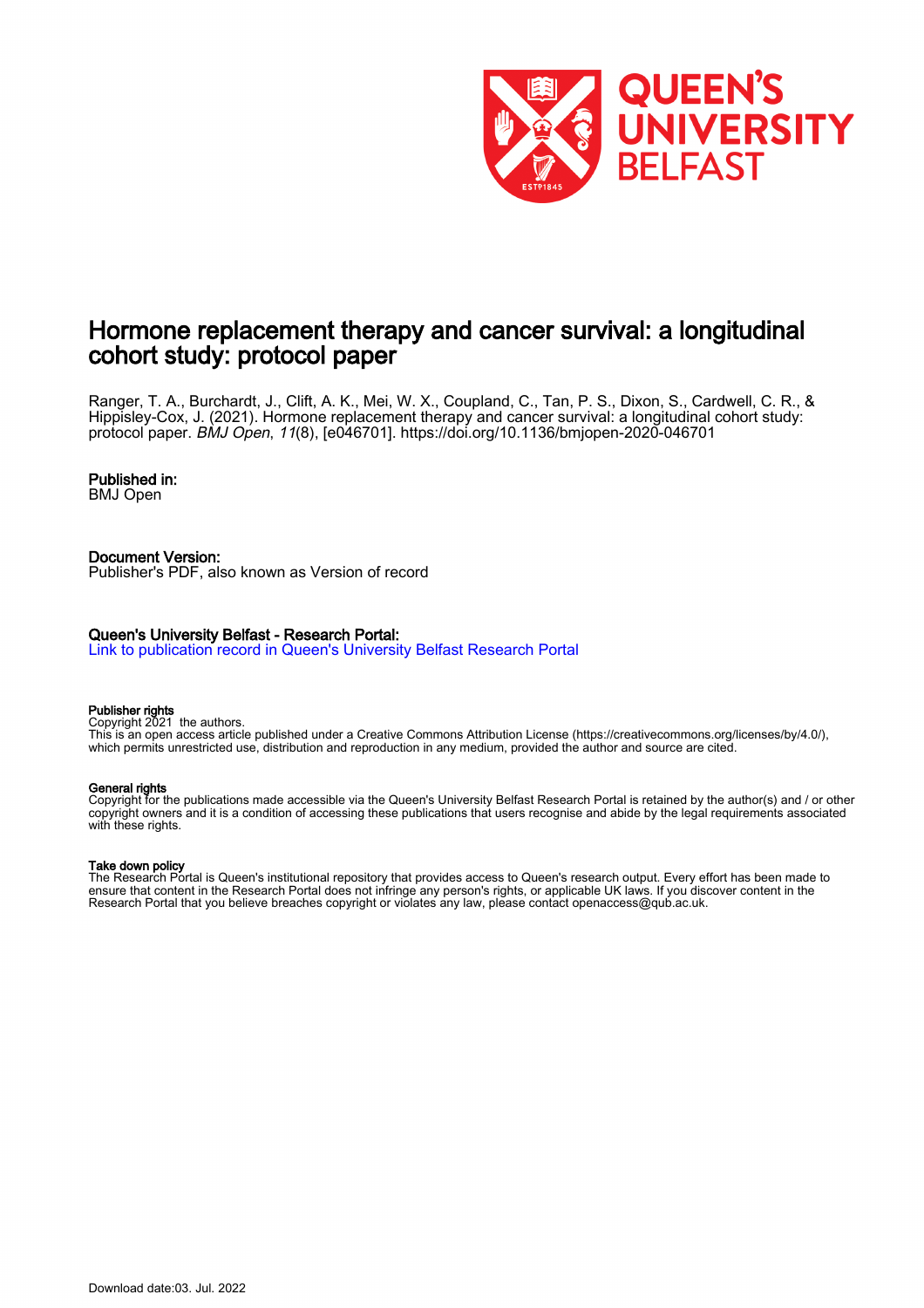# **BMJ Open** Hormone replacement therapy and **cancer survival: a longitudinal cohort study: protocol paper**

TomAlan Ranger  $\bigcirc$  ,<sup>1</sup> Judith Burchardt,<sup>1</sup> Ashley Kieran Clift  $\bigcirc$  ,<sup>1</sup> WinnieXue Mei  $\bigcirc$  ,<sup>1</sup> Carol Coupland,<sup>2</sup> Pui San Tan,<sup>1</sup> Sharon Dixon  $\bigcirc$  ,<sup>1</sup> Christopher Robert Cardwell,<sup>3</sup> Julia Hippisley-Cox  $\bullet$ <sup>1</sup>

# ABSTRACT

**To cite:** Ranger TA, Burchardt J, Clift AK, *et al*. Hormone replacement therapy and cancer survival: a longitudinal cohort study: protocol paper. *BMJ Open* 2021;11:e046701. doi:10.1136/ bmjopen-2020-046701

► Prepublication history for this paper is available online. To view these files, please visit the journal online (http://dx.doi. org/10.1136/bmjopen-2020- 046701).

Received 06 November 2020 Accepted 30 June 2021



© Author(s) (or their employer(s)) 2021. Re-use permitted under CC BY. Published by BMJ.

<sup>1</sup>Nuffield Department of Primary Care Health Sciences, University of Oxford, Oxford, UK <sup>2</sup> Division of Primary Care, University of Nottingham, Nottingham, UK <sup>3</sup>School of Medicine, Dentistry and Biomedical Sciences, Queen's University Belfast, Belfast, UK

# Correspondence to

Dr Tom Alan Ranger; tom.ranger@phc.ox.ac.uk Introduction Hormone replacement therapy (HRT) can help women experiencing menopausal symptoms, but usage has declined due to uncertainty around risks of cancer and some cardiovascular diseases (CVD). Moreover, improved cancer survival rates mean that more women who survive cancer go on to experience menopausal symptoms. Understanding these relationships is important so that women and their clinicians can make informed decisions around the risks and benefits of HRT. This study's primary aim is to determine the association between HRT use after cancer diagnosis and the risk of cancer-specific mortality. The secondary aims are to investigate the risks of HRT on subsequent cancer, all-cause mortality and CVD.

Methods and analysis We will conduct a population-based longitudinal cohort study of 18–79year-old women diagnosed with cancer between 1998 and 2020, using the QResearch database. The main exposure is HRT use, categorised based on compound, dose and route of administration, and modelled as a time-varying covariate. Analysis of HRT use precancer and postcancer diagnosis will be conducted separately. The primary outcome is cancer-specific mortality, which will be stratified by cancer site. Secondary outcomes include subsequent cancer diagnosis, CVD (including venous thromboembolism) and all-cause mortality. Adjustment will be made for key confounders such as age, body mass index, ethnicity, deprivation index, comorbidities, and cancer grade, stage and treatment. Statistical analysis will include descriptive statistics and Cox proportional hazards models to calculate HRs and 95% CIs.

Ethics and dissemination Ethical approval for this project was obtained from the QResearch Scientific Committee (Ref: OX24, project title 'Use of hormone replacement therapy and survival from cancer'). This project has been, and will continue to be, supported by patient and public involvement panels. We intend to the submit the findings for peer-reviewed publication in an academic journal and disseminate them to the public through Cancer Research UK.

# **BACKGROUND** Prevalence of HRT use

Hormone replacement therapy (HRT) involves clinical provision of the female sex hormone oestrogen either on its own or in combination with another hormone,

# Strengths and limitations of this study

- ► This is an open cohort study comprising a nationally representative sample of English women.
- ► The cohort consists of General Practice (GP) clinic data linked to hospital records, the English national cancer registry and English national death registry.
- ► This study has access to detailed information on hormone replacement therapy prescriptions, allowing analysis with consideration of the specific compound, dose, route of administration and duration of exposure.
- $\blacktriangleright$  This study is limited by high rates of missing data for cancer grade and stage, although completeness has improved in recent years, this will be accounted for using appropriate multiple imputation techniques.

progestogen. It is an effective and important treatment for symptoms of the menopause, including vasomotor symptoms (hot flushes and night sweats), urogenital atrophy<sup>[1](#page-8-0)</sup> and postmenopausal osteoporosis.<sup>2</sup> Yet between 2002 and 2005, HRT usage in the UK dropped from approximately 29% of postmenopausal women to approximately  $11\%$ ,<sup>[3](#page-8-2)</sup> and this pattern was consistent across Europe.<sup>4</sup> The drop in usage has been attributed to the widely reported findings of the Million Women's Study<sup>[5](#page-8-4)</sup> and the early cessation of the Women's Health Initiative trial,  $346$  which concluded that an observed increase in risk of cardiovascular events and breast cancer in women taking combined oestrogen and progestogen HRT outweighed the benefits of reduced rates of colorectal cancer and osteoporotic fractures.<sup>[7](#page-8-5)</sup> Evidence from a recent Cochrane systematic review and metaanalysis though, suggests that HRT remains an important treatment option for women with severe menopausal symptoms who do not have other risk factors, such as oestrogen sensitive cancers.<sup>8</sup> Given the demonstrated risks and benefits of HRT, there is a need to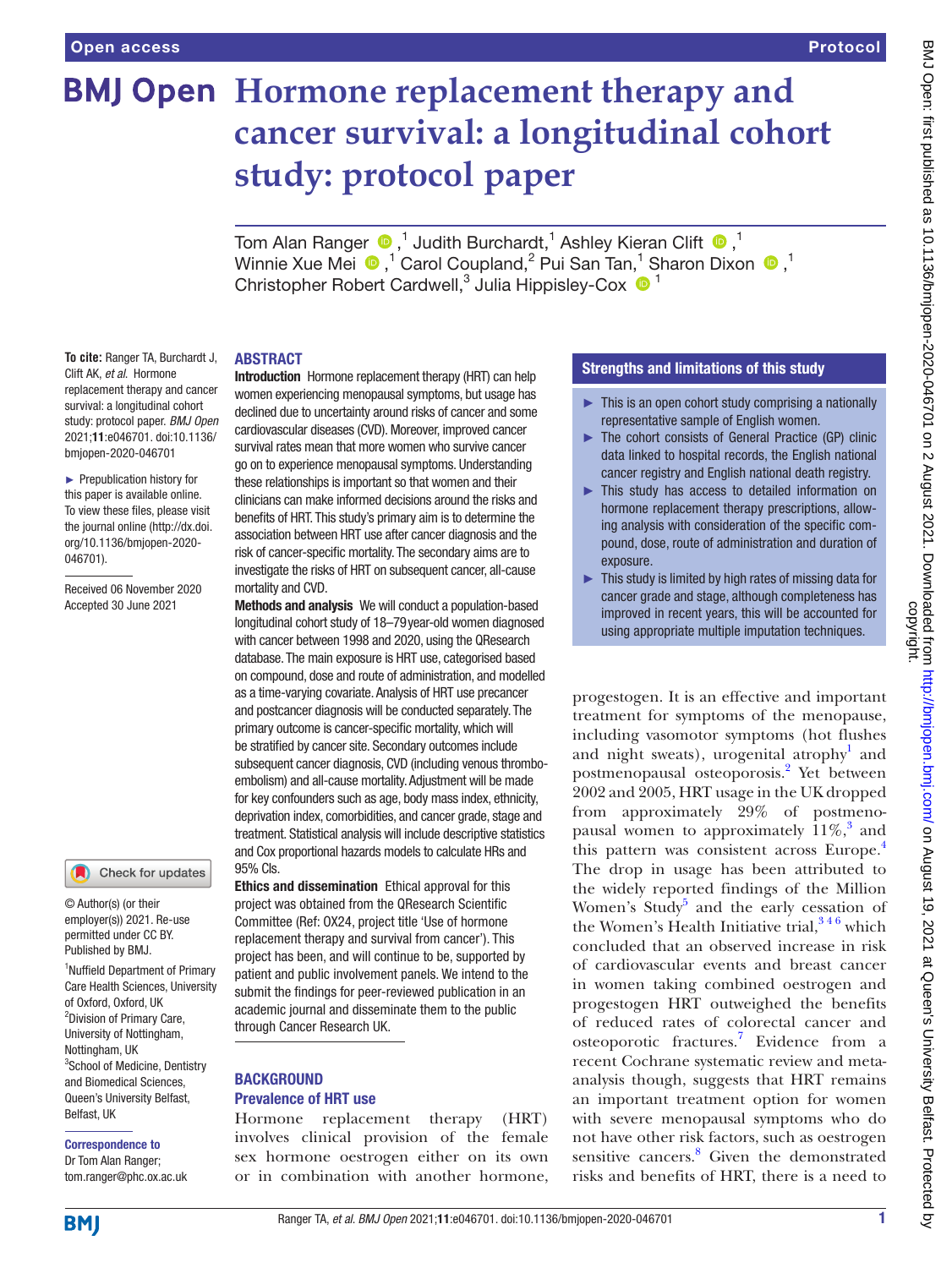clarify which women can use it safely, to treat menopausal symptoms without unduly increasing their risk of adverse outcomes.

# HRT in women with cancer

The role of oestrogen in cancer is complex, with evidence that it accelerates cancer progression in some sites but slows it in others. For instance, preclinical studies have shown that oestrogen stimulates growth in bladder<sup>[9](#page-8-7)</sup> and gastric cancer cell lines<sup>10</sup> but, in contrast, similar studies found that it inhibits cell growth and/or induces apoptosis in oesophageal adenocarcinoma $11$  and malignant melanoma cell lines.<sup>12</sup> What's more, in a mouse model oestrogen increased the number and volume of lung adenocarcinomas, $13$  and molecular pathological studies have shown oestrogen receptor expression is associated with metastasis and poorer survival in gastric cancer.<sup>14</sup> Epidemiological studies also report contrasting findings depending the cancer of interest, with some showing markedly lower incidence and slightly better survival for women compared with men for many cancers,<sup>[15 16](#page-9-3)</sup> whereas another study demonstrated survival after gastric cancer is worse in young women (<45 years old) than in young men, but similar in older women and men. $^{17}$ The complex relationship between oestrogen and cancer raises questions as to how HRT can be safely provided for women experiencing menopausal symptoms.

Similar to investigations of oestrogen's role in various cancers, findings from studies of HRT and cancer risk are mixed. For example, HRT use is associated with a reduced risk of liver,  $18-20$  oesophageal<sup>20</sup> and colorectal cancers<sup>20–23</sup> but an increased risk of glioma and meningioma with use of oestrogen only  $HRT<sup>24</sup>$  In some cases evidence is conflicting for individual cancers, for example, a recent meta-analysis of lung cancer found a reduced risk in women taking  $HRT^{25}$  but an earlier meta-analysis found no effect; $^{26}$  and in non-Hodgkin's lymphoma, for which a pooled analysis of case-control studies showed decreased incidence in women using  $HRT$ ,<sup>27</sup> but two cohort studies found no effect.<sup>28 29</sup> Furthermore, a cohort study found bladder cancer to be less common in women using combined, but not oestrogen-only  $HRT$ ,<sup>[30](#page-9-12)</sup> suggesting that the specific HRT prescription affects its association with cancer.

There are also important questions relating to the risk of HRT use by women who have survived or are living with cancer. This is increasingly important for several reasons: first, improved survival rates from cancer mean female survivors are increasingly likely to experience menopause;<sup>[31](#page-9-13)</sup> second, in young women with cancer, the associated treatment may cause primary ovarian insufficiency, $31\,32$  inducing menopause and thus potentially indicating HRT in this demographic; and third, the induction of 'surgical' menopause by hysterectomy and oophorectomy could be an indication for HRT.<sup>33</sup> While a number of studies have found protective effects of HRT after colorectal cancer,  $34-36$  epidemiological evidence at other cancer sites is sparse. For instance, HRT use after

cancer diagnosis was associated with reduced mortality in 205 patients with melanoma, $37$  but this was based on only one cancer-specific death in HRT users. Similarly, HRT before diagnosis was associated with reduced mortality in 234 patients with primary liver cancer, but HRT after diagnosis was not investigated.<sup>19</sup> A case control study of patients with Hodgkin's lymphoma with and without subsequent breast cancer did not find that risk was increased by HRT.<sup>38</sup> Finally, in a study of 130 patients with leukaemia no excess recurrences were observed in HRT users.<sup>39</sup> Further investigation into the potential association between HRT and cancer survival is warranted because existing evidence comes from small studies with limited power, many of which did not investigate HRT after diagnosis, and many cancer sites have not been investigated at all.

Despite the lack of high quality epidemiological evidence, there have been suggestions that HRT should be used cautiously, or not at all, in patients with lung,  $3140$ bladder, $3141$  gastric $3141$  and brain cancer. $3141$  These recommendations may be concerning for patients, and for clinicians there is limited information on providing HRT in women with cancers other than breast cancer in clinical guidelines[.42 43](#page-9-20) This can lead to avoidance of HRT in line with the 'precautionary principle', but such an approach has been severely criticised because of the clear benefits of HRT in reducing menopausal symptoms and increasing health-related quality of life.<sup>3144</sup> There is a need to clarify the relationship between HRT and non-oestrogen dependent cancers so that women of all ages who survive cancer can make informed choices with their treating clinicians as to the risks and benefits of HRT.

# Risk of cardiovascular disease and venous thromboembolism associated with HRT

In addition to cancer, there are concerns that HRT may lead to cardiovascular complications. A recent Cochrane systematic review with meta-analysis of 22 largely high quality studies found moderate evidence that combined, continuous HRT is associated with an increased risk of myocardial infarction (MI), stroke and venous thromboembolism (VTE), and that oestrogen only, continuous HRT is associated with stroke and VTE but not MI.<sup>[8](#page-8-6)</sup> The authors concluded that while the absolute risk of these outcomes remained low, the clear association meant that the increased relative risk is a relevant consideration for all women and may contraindicate HRT in those at increased risk of cardiovascular disease (CVD). A more recent systematic review of 33 observational studies, however, had contradictory findings that HRT may protect against CVD, and that the duration, dose, timing and means of HRT administration affected the relationship.<sup>45</sup> Importantly, the authors noted inconsistent results in the included studies and a wide range in their overall scientific quality. The higher quality of studies included in the Cochrane review lend greater weight to its findings, but the more recent systematic review indicates that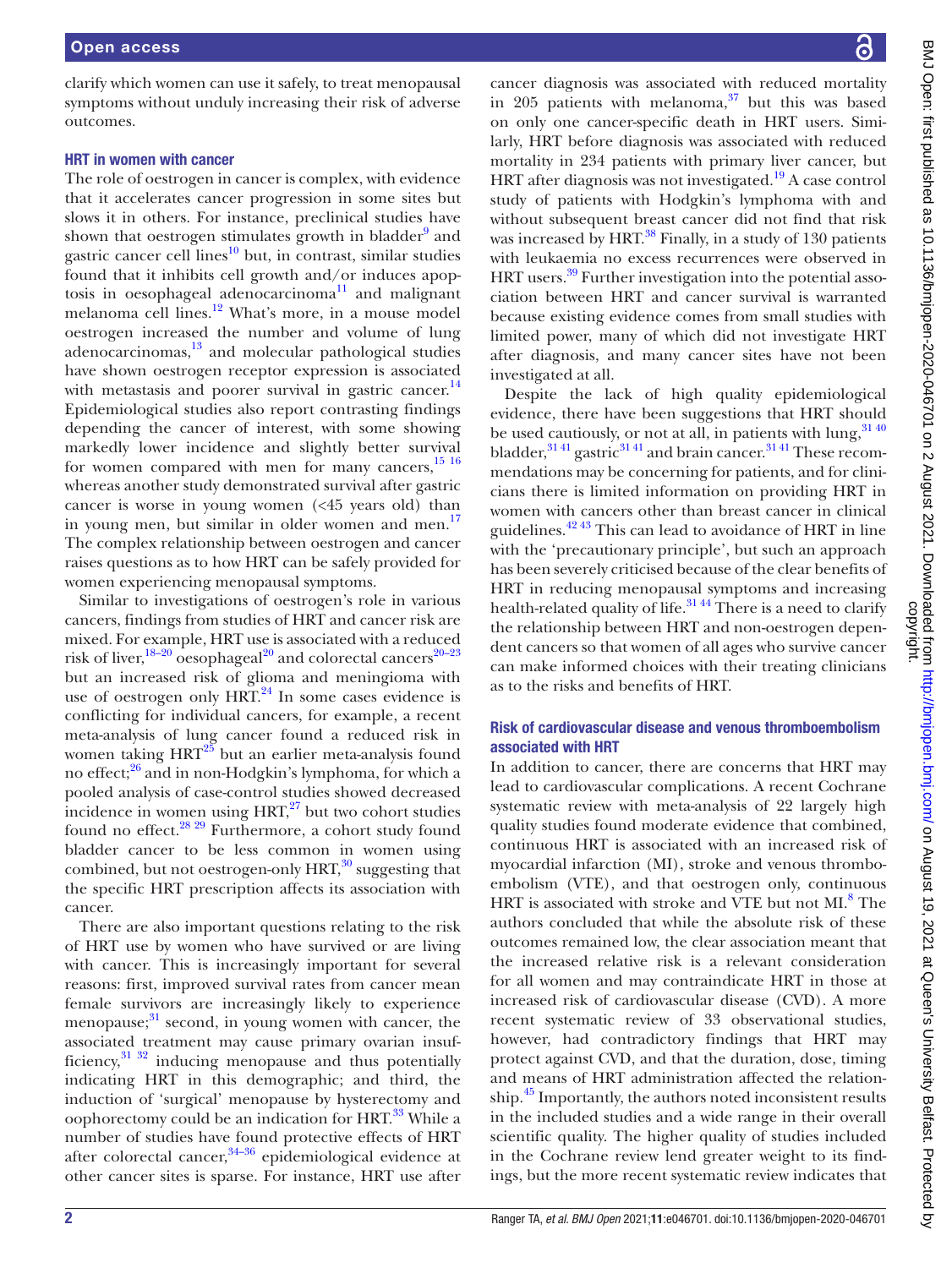further research into the specific type and administration of HRT in high quality studies is needed.

# **Summary**

There are legitimate concerns about the safety of prescribing HRT for women with cancer and those at elevated risk of VTE or CVD. The role of HRT in improving the quality of life for women during menopause, however, means that understanding how and for whom it can be safely prescribed is essential. Furthermore, the increasing number of women who survive cancer and go on to experience menopausal symptoms suggests that investigation is warranted into this demographic specifically.

# Aims and objectives

Our primary aim is to determine the association between HRT use and the risk of cancer-specific mortality in women with a range of common cancers. Our secondary aim is to quantify the risks of HRT associated with subsequent cancer, all-cause mortality, CVD and VTE in women with cancer. Our study will provide patients with cancer and clinicians with the high quality evidence of the safety of HRT in patients with cancer, allowing them to make informed decisions, and will provide important mechanistic insights into the role of oestrogen in cancer progression.

# METHODS AND ANALYSIS Study design and data source

A population-based cohort study will be conducted using the QResearch linked database. QResearch is a large, validated database of anonymised electronic health records and is representative of the English general population. $46$  It compiles patient data at an individual level from GP practices through the Egton Medical Information Systems electronic health records and has linkages to National Health Service (NHS) data through the NHS Digital Hospital Episode Statistics (HES) platform, the English national cancer registry and the English national death register, and has been described in detail previously[.47](#page-9-23)

# Study sample

We will identify an open cohort of women aged 18–79 years who have been registered at a GP clinic contributing data to QResearch for at least 1year prior to diagnosis

<span id="page-3-0"></span>

|                | <b>Table 1</b> Included cancer sites of primary tumours by |
|----------------|------------------------------------------------------------|
| classification |                                                            |

| Category           | <b>Specific tumour site</b>                                  |
|--------------------|--------------------------------------------------------------|
| Haematological     | Leukaemia, multiple myeloma, non-<br>Hodgkin's lymphoma      |
| Gastrointestinal   | Oral, oesophageal, gastric, liver,<br>pancreatic, colorectal |
| Gynaecological     | Cervical, ovarian, endometrial                               |
| Urogenital         | Renal, bladder                                               |
| Other cancer sites | Malignant melanoma, lung, thyroid,<br>brain                  |

of one of the included types of cancer ([table](#page-3-0) 1). Women with cancer will be identified from the English national cancer registry and this will be supplemented with GP clinic records and HES data. The study period is between 1998 and the most recent available data, with censoring at either the date of death or the end of the study period in the primary analysis, and at development of subsequent cancer, CVD or VTE in the relevant secondary analyses. Exclusion criteria are: women with a previous diagnosis of invasive cancer (other than those listed) or who have less than 1year of follow-up available in the database. Breast cancer will not be included since HRT is contraindicated in breast cancer and oestrogen dependent tumours.<sup>24248</sup>

# **Exposure**

We will extract data on HRT prescriptions from the QResearch database. Treatment will be categorised based on compound (type of oestrogen and type of progestogen where applicable), route of administration (oral, transdermal, vaginal, injection or implant), dose (≤0.625mg for oral conjugated equine oestrogen, ≤1mg for oral estradiol,  $\leq 50 \mu g$  for transdermal estradiol,<sup>[49](#page-9-24)</sup> timing (ie, relative to cancer diagnosis) and duration. Daily defined doses (DDDs) will be extrapolated from prescription information where possible; however, it may not be possible in some cases, such as administration by transdermal patch or gel.

# **Outcomes**

# Outcomes related to cancer mortality

The primary outcome is cancer specific mortality where cancer is recorded as the primary or underlying cause of death. This will be ascertained using the primary or underlying cause of death as recorded on the linked mortality data from the Office of National Statistics death register. Our secondary outcomes will be incident cases of cancer as recorded on either the GP, hospital, cancer registry or linked mortality record and all-cause mortality.

# Outcomes related to CVD and VTE

A CVD event will be defined as the earliest record of CVD where it is the primary reason for admission on the GP or HES databases, or where it is recorded as primary cause of death on the mortality record. A CVD event will include coronary heart disease or stroke.

As for CVD, a VTE event will be defined as the earliest record of VTE on any of the three linked data sources (GP, HES or mortality record). VTE will include deep vein thrombosis or pulmonary embolism.

# Confounding variables

Key demographic factors, potentially confounding factors and data relating to the secondary outcome (CVD) are listed below and will be obtained from GP records. Categories of confounders that may apply to both outcomes but with different specific inclusions (eg, pharmacotherapy) are listed in [table](#page-4-0) 2, with specific inclusions shown separately for each outcome.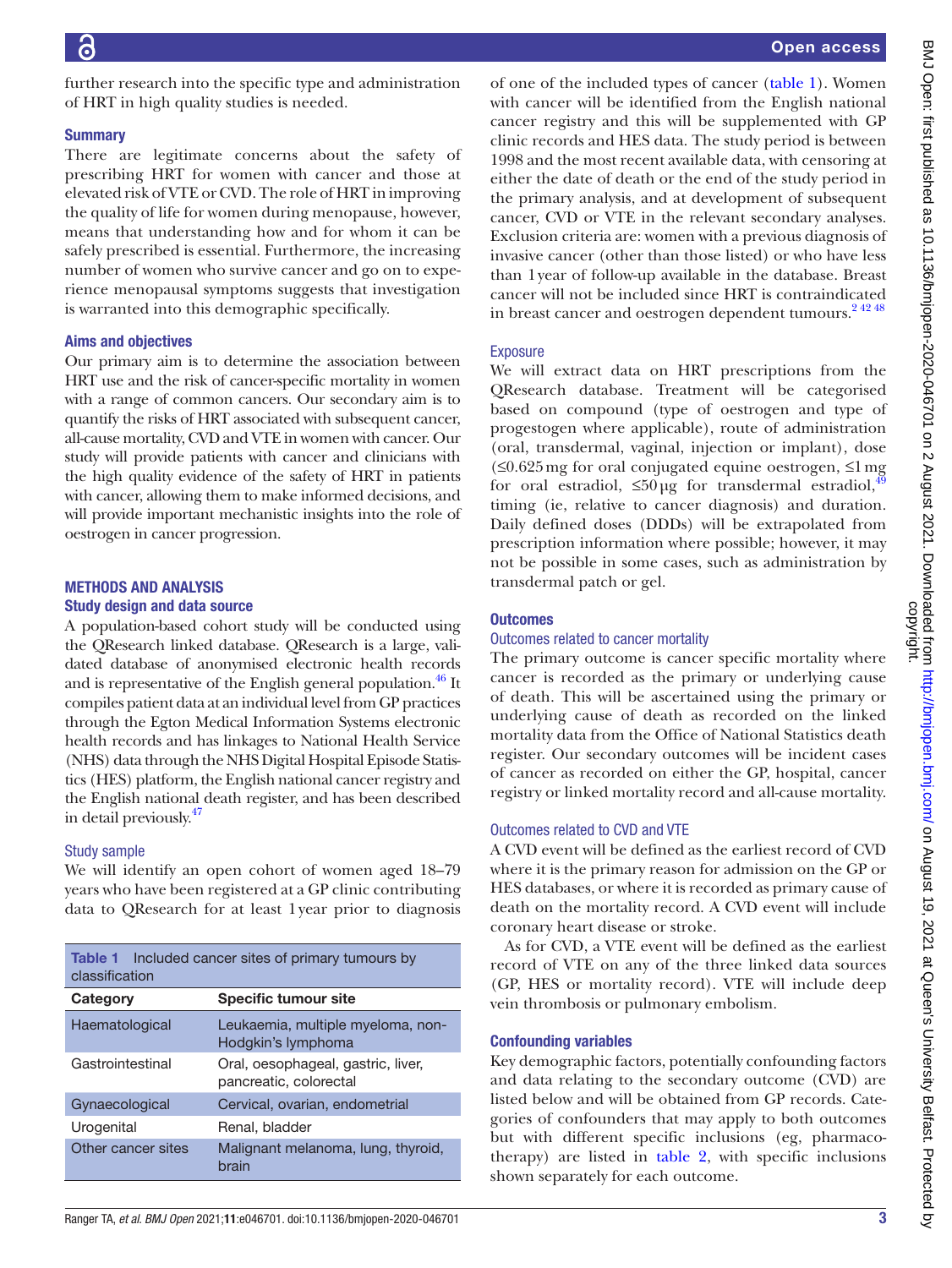<span id="page-4-0"></span>

|                                                       | <b>Table 2</b> Categories of confounders with specific inclusions for each outcome shown separately                                                                                                                                                                                                                                                                                                                                                                                                                                                                                                                                                                                |                                                                                                                                                                                                                                                                                                                                                                                                                                                                                                                                                                                                                                                                                                                                                                                                                                                                                                                                             |
|-------------------------------------------------------|------------------------------------------------------------------------------------------------------------------------------------------------------------------------------------------------------------------------------------------------------------------------------------------------------------------------------------------------------------------------------------------------------------------------------------------------------------------------------------------------------------------------------------------------------------------------------------------------------------------------------------------------------------------------------------|---------------------------------------------------------------------------------------------------------------------------------------------------------------------------------------------------------------------------------------------------------------------------------------------------------------------------------------------------------------------------------------------------------------------------------------------------------------------------------------------------------------------------------------------------------------------------------------------------------------------------------------------------------------------------------------------------------------------------------------------------------------------------------------------------------------------------------------------------------------------------------------------------------------------------------------------|
| <b>Charlson Comorbidity Index</b><br>(CCI) conditions | <b>Cancer-related analyses</b><br>Cardiovascular diseases<br>Coronary heart disease (myocardial<br>infarction or angina)<br>Congestive cardiac failure<br>▶ Peripheral vascular disease<br>Stroke/transient ischaemic attack<br>Gastrointestinal conditions<br>$\blacktriangleright$ Peptic ulcer disease<br>$\blacktriangleright$ Liver disease<br>Inflammatory bowel disease<br>Other CCI conditions<br>Dementia<br>$\blacktriangleright$ Chronic obstructive pulmonary<br>disease<br>$\triangleright$ Connective tissue disease<br>Haemiplegia<br>Moderate or severe chronic kidney<br>disease<br>$\triangleright$ Diabetes mellitus (type 1 or type 2)<br><b>HIV/AIDS</b><br>▶ | <b>CVD and VTE-related analyses</b><br>Gastrointestinal conditions<br>▶ Peptic ulcer disease<br>$\blacktriangleright$ Liver disease<br>Inflammatory bowel disease<br><b>Other CCI conditions</b><br>$\blacktriangleright$ Dementia<br>▶ Chronic obstructive pulmonary disease<br>Connective tissue disease<br>$\blacktriangleright$ Hemiplegia<br>Moderate or severe chronic kidney disease<br>$\triangleright$ Diabetes mellitus (type 1 or type 2)<br>HIV/AIDS                                                                                                                                                                                                                                                                                                                                                                                                                                                                            |
| Other comorbidities                                   | Severe mental illness<br>Depression<br>$\blacktriangleright$ Venous thromboembolism<br>$\blacktriangleright$ Vertebrobasilar insufficiency<br>syndrome<br>$\blacktriangleright$ Anaemia                                                                                                                                                                                                                                                                                                                                                                                                                                                                                            | Severe mental illness<br>Depression<br>$\blacktriangleright$ Anaemia                                                                                                                                                                                                                                                                                                                                                                                                                                                                                                                                                                                                                                                                                                                                                                                                                                                                        |
| Pharmacotherapy (other than<br>HRT and chemotherapy)  | $\blacktriangleright$ Aspirin<br><b>Statins</b><br>Losartan<br>$\blacktriangleright$ Metformin                                                                                                                                                                                                                                                                                                                                                                                                                                                                                                                                                                                     | Anticoagulant drugs-warfarin, oral and parenteral<br>anticoagulants<br>▶ Antihypertensive drugs-Angiotensin Converting Enzyme<br>(ACE)-inhibitors, beta-blockers, calcium channel blockers,<br>diuretics<br>Antiplatelet drugs-aspirin, clopidogrel, dipyridamole,<br>prasugrel, ticagrelor, ticlopidine<br>$\blacktriangleright$ Mental health drugs<br>- Antidepressants-tricyclic antidepressants, compound<br>antidepressants, mono-amine oxidase inhibitors<br>- Antipsychotic drugs<br>$\blacktriangleright$ Analgesic drugs<br>Non-steroidal anti-inflammatories<br>Opioids<br>> Drugs of cancer treatment-tamoxifen, aromatase inhibitors,<br>thalidomide, lenalidomide, bevacizumab<br>Immunosuppressant drugs<br>Antidiabetes drugs-insulin, oral hypoglycaemics<br>$\blacktriangleright$ Prostaglandin analogues<br>• Other hormone therapies<br>Oral contraceptive drugs-dianette<br>Topical hormone drugs<br>Megestrol acetate |

CVD, cardiovascular disease; HRT, hormone replacement therapy; VTE, venous thromboembolism.

# Demographic and lifestyle factors

- Year of birth.
- ► Age at cancer diagnosis.
- ► Townsend deprivation score.
- ► Most recent body mass index (BMI) prior to outcome diagnosis.
- ► Family history of cancer.
- ► Ethnicity (White, Indian, Bangladeshi, Pakistani, Chinese, other Asian, Caribbean, Black African, other).
- ► Most recent smoking status (never, former, light, moderate, heavy) prior to outcome diagnosis.
- ► Most recent alcohol consumption status (non-drinker, trivial, light, moderate, heavy, very heavy) prior to outcome diagnosis.
- ► Geographical region (East of England, East Midlands, West Midlands, London, North East, North West, South Central, South East, South West, Yorkshire and the Humber). $50$

# Tumour-specific factors

**Histology** 

► Stage: 1–4 as per Tumour Nodes Metastases classification, or International Federation of Gynaecology and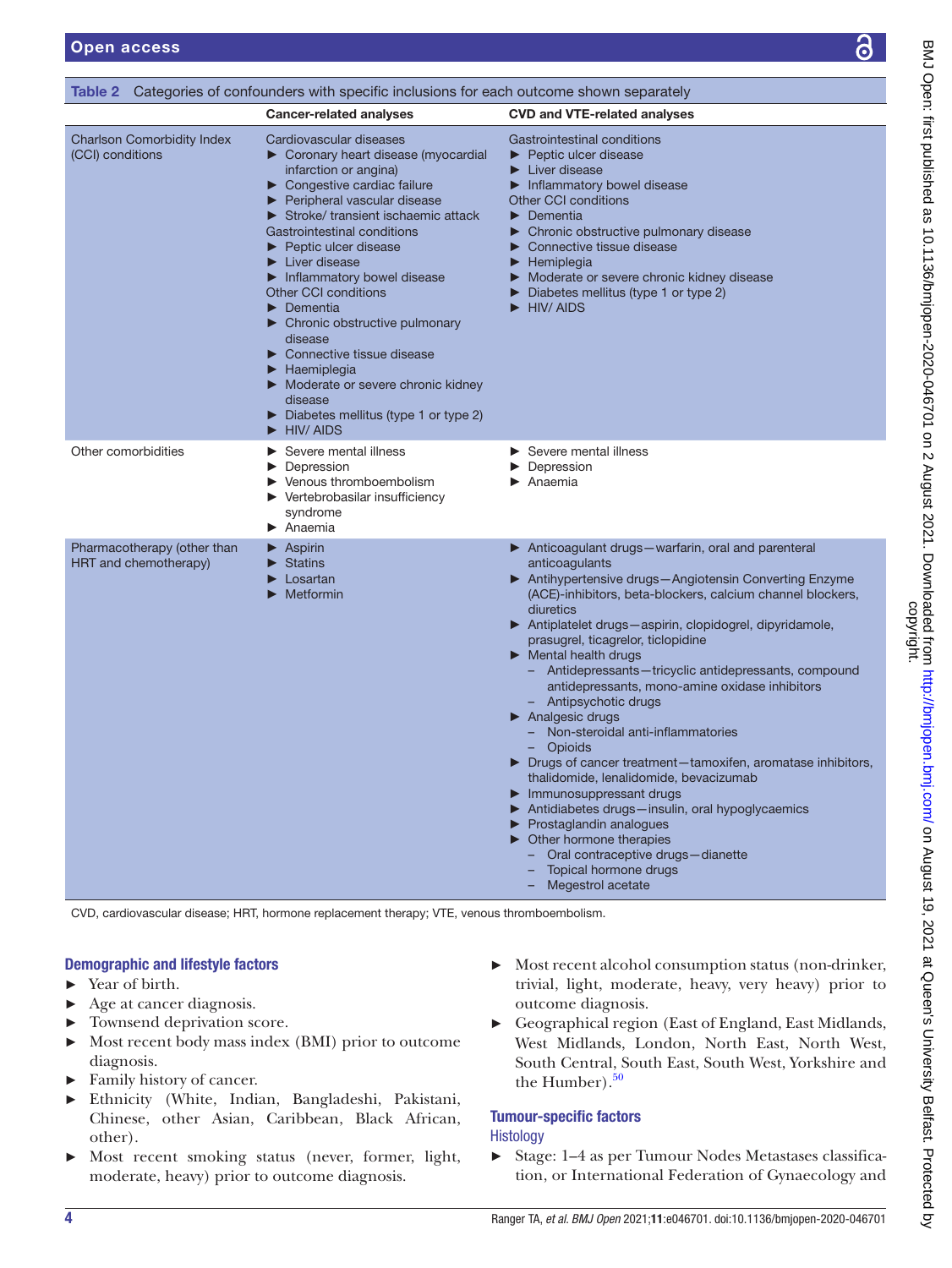Obstetrics (FIGO) staging system for gynaecological cancers.

- Grade: well, moderately, poorly or not differentiated. Cancer treatment within 6 months of diagnosis<sup>[51](#page-9-26)</sup>
- ► Radiotherapy.
- ► Chemotherapy.
- Hormonal therapy for cancer as recorded on the cancer registry.
- ► Cancer-related surgery:
	- Lung—resection, for example, pneumonectomy or lobectomy.
	- Colorectal—haemicolectomy, colectomy, endoscopic resection.
	- Pancreatic—pancreaticoduodenectomy, distal pancreatectomy.
	- Gynaecological—hysterectomy with or without bilateral salpingo-oophorectomy, pelvic exenterations, cone biopsy or Large Loop Excistion of the Transformation Zone (LLETZ).
	- Gastro-oesophageal-oesophagectomy, gastrectomy.
	- Oral—lip resection, excision of oral lesion, glossectomy, maxillectomy, mandibulectomy, laryngectomy.
	- Thyroid cancers—thyroidectomy with or without neck dissection.
	- Urogenital—nephrectomy, nephroureterectomy, cystectomy.
	- Liver cancers—segmental resection, lobectomy, transplantation.
	- Brain cancers—craniectomy with resection.

# Other surgery (ie, not cancer related)

► Hysterectomy with or without oophorectomy.

# Statistical analysis

# Analysis of HRT use after cancer diagnosis

Patients will be followed from 6 months after cancer diagnosis to cancer-specific mortality (censored on death

from other causes or end of follow-up). A delay such as this is recommended to exclude deaths related to severe pathology to which HRT use is unlikely to have contributed. The length of the delay will be varied for certain cancers (such as melanoma, non-Hodgkin's lymphoma, bladder, colorectal and thyroid cancer) as they have better prognosis.

A dose–response analysis will be conducted based on DDD's, and number and duration of prescriptions. To avoid immortal time bias, HRT use will be modelled as a time varying covariate, that is, patients will only be considered users after a lag of 6 months from their first HRT prescription. Therefore, individuals will be considered users of 0–1year from 6 months after their first prescription to 6 months after their 12th prescription (or 365th DDD) and >1year users after this time [\(table](#page-5-0) 3A). Other elements of HRT prescription, namely dose, means of administration and whether administration is continuous or cyclical will be investigated through stratification of the sample.

Time-dependent Cox regression models will be used to calculate HRs, and 95% CIs, for HRT use after cancer diagnosis adjusting for potential confounders including: age at diagnosis, BMI, year of diagnosis, alcohol and smoking status, ethnicity, deprivation index, stage, grade, cancer treatment, comorbidities, routine medications and prior hysterectomy/oophorectomy.

# Analysis of HRT use before cancer diagnosis

Patients will be followed from diagnosis to cancer-specific mortality. HRT use will be identified in the 18 months prior to diagnosis, excluding the 6 months immediately prior to diagnosis ([table](#page-5-0) 3B). Exclusion of HRT use in this period is intended to avoid bias arising from potentially short-term prescriptions issued in the lead up to cancer diagnosis that are unlikely to affect the outcome and may result in misclassification.<sup>52</sup> Cox regression models will be used to calculate HRs and 95% CIs for cancer-specific

<span id="page-5-0"></span>

|                                            | Table 3 A-C: Categorisation of hormone replacement therapy (HRT) users for each proposed analysis    |
|--------------------------------------------|------------------------------------------------------------------------------------------------------|
| Label                                      | <b>Definition</b>                                                                                    |
| <b>3A.</b> HRT use after cancer diagnosis  |                                                                                                      |
| Non-user                                   | No HRT prescription, or <6 months from first HRT prescription                                        |
| 0-1 year user                              | 6 months after first prescription until 6 months after 12th prescription or 6 months after 365th DDD |
| >1 year user                               | Prescriptions beyond above time points                                                               |
| <b>3B.</b> HRT use before cancer diagnosis |                                                                                                      |
| Non-user                                   | No HRT prescription in the period from 18 months to 6 months before cancer diagnosis                 |
| User                                       | HRT prescription in the period from 18 months to 6 months before cancer diagnosis                    |
| <b>3C.</b> HRT use and CVD                 |                                                                                                      |
| Non-user                                   | A woman without an HRT prescription                                                                  |
| Current user                               | A woman with a valid HRT prescription                                                                |
| Past user                                  | A woman whose HRT prescription has expired and who does not renew the prescription within 30 days    |

CVD, cardiovascular disease; DDD, daily defined dose.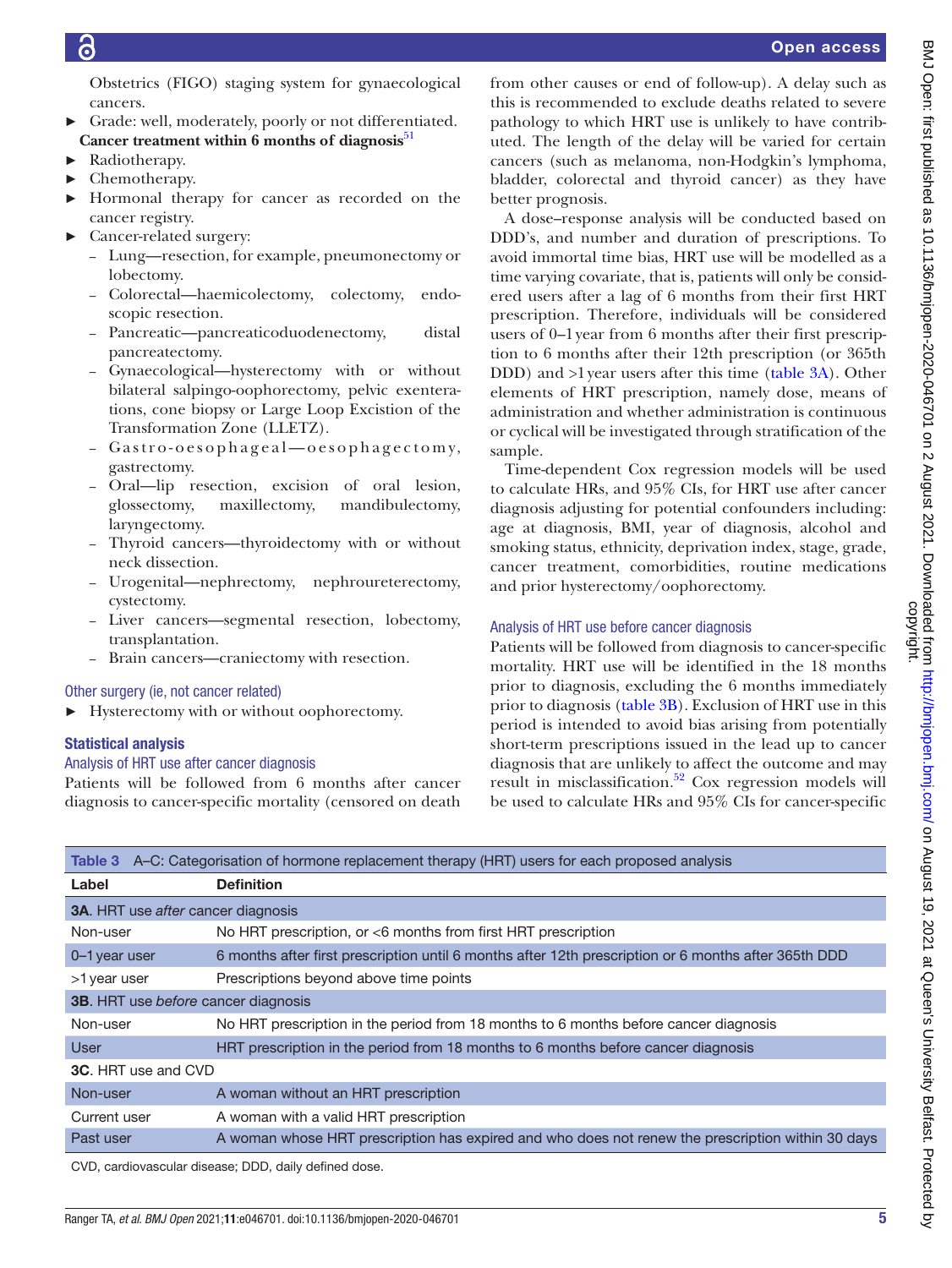# Open access

death in HRT users compared with non-users. Adjusted Cox regression models will include: age at diagnosis, BMI, year of diagnosis, alcohol and smoking status, ethnicity, deprivation index, comorbidities, prior hysterectomy/ oophorectomy and routine medication use before diagnosis. Stage, grade and cancer treatments will initially be excluded from the models investigating HRT before diagnosis, as they could lie on the causal pathway. Subsequent analysis, however, will explore their potential role as confounders or effect mediators. Similar analyses will be conducted for secondary outcomes.

# Confounding factors for specific cancer sites

Analyses will be stratified by cancer site, and some sites will be adjusted for additional covariates that have been shown to be associated with outcome at those sites. For instance, analysis of lung cancer will additionally contain histology (small-cell/non-small-cell) and beta-blocker use; colorectal will additionally contain site (colon, rectum or rectosigmoid colon), family history of colorectal cancer and inflammatory bowel disease; and oesophageal will contain histology (adenocarcinoma and squamous cell).

#### Analysis of CVD

In the secondary analysis of CVD, a start/stop time-varying covariate analysis will be conducted to investigate current HRT use, in which patients will become HRT users on the date of each HRT prescription, and remain HRT users until the end of their current prescription, at which point they will become past HRT users ([table](#page-5-0) 3C) unless they initiate another HRT treatment within 30 days.

Cox regression models will be used to calculate HRs and 95% CIs for CVD events in HRT users and nonusers. Adjustment will be made for: age at diagnosis, BMI, ethnicity, alcohol and smoking status, year of diagnosis, comorbidities and medications.

#### Meta-analysis

The HRs and SEs from these analyses will be pooled with identical analyses conducted on cohorts from Scotland and Wales. This two-stage analysis procedure will use random effects models to pool results across cohorts.

#### Sensitivity analyses

Confounding will primarily be addressed by entering a wide range of covariates into the Cox regression models. A number of additional sensitivity analyses will also be conducted to check for potential bias and subgroup effects including the following:

- 1. Analyses will be stratified into age categories of: 18 to  $\leq$ 40, 40 to  $\leq$ 55 and  $\geq$ 55 years old. Women younger than 40 are more likely to have experience premature ovarian insufficiency whereas those 55 or over are likely to have experienced natural menopause.
- 2. An analysis of HRT after cancer diagnosis will be conducted using a new-user design, that is, restricting analyses to patients with cancer who did not use HRT before diagnosis.
- 3. A negative control analysis will be conducted to check for unmeasured confounding by repeating the main analysis with death from other causes as the outcome because HRT is not expected to influence death from other causes (excluding cancer and CVD).
- 4. It is possible that poor compliance may confound the analyses. To investigate this an analysis excluding individuals with only one prescription will be conducted, as patients continuing to be prescribed HRT are more likely to be adhering to their prescriptions.
- 5. A propensity score matched analysis will be conducted. First, logistic regression will be used to determine the propensity to be prescribed HRT. Matching will be implemented in Stata (Statacorp LLC, Texas, USA) to identify a HRT user group and a propensity score matched non-user group. Cox regression will then be used to determine the time to cancer-specific death in the two groups.

#### Missing data

Multiple imputation will be used to impute missing values for variables including BMI, smoking and alcohol status, stage and grade according to published guidelines. $53$  As recommended, cancer-specific death status and cumulative hazard will be included in imputation models as will all variables included in regression models. The number of imputed datasets will correspond to the proportion of missing data and results will be combined using Rubin's rules. $54$ 

# Limitations

The completeness of stage data will be of importance to the analysis of HRT after diagnosis. Stage completeness is expected to be high for the majority of cancers we propose investigating including lung cancer  $(\sim 90\%)$ ; colorectal cancer (~90%) and malignant melanoma (~80%).<sup>[55](#page-9-30)</sup> For other sites and earlier years of diagnosis, however, stage is more likely to be missing, so it will be imputed by multiple imputation where necessary. Stage completeness is not expected to unduly influence the analysis of HRT before cancer diagnosis on survival and is arguably not appropriate, as it could lie on the causal pathway in these cases.

Smoking and BMI are well recorded in GP records but are not complete. Completeness for smoking is estimated to be approximately 95% in recent UK GP records and for BMI it is roughly 80%. Multiple imputation will be used to impute missing values for these factors.

There are several potential sources of bias that arise from a likely difference in prescribing patterns of HRT for women with cancer. An allocation bias may arise because women with more severe cancer are less likely to be prescribed HRT and therefore more likely to be allocated to the unexposed group. Alternatively, there may be a general aversion to prescribing HRT in this population, so that only those women whose cancers have a high chance of remission are considered for HRT. We will seek to address this in several ways, first, these concerns would not affect prescription patterns prior to cancer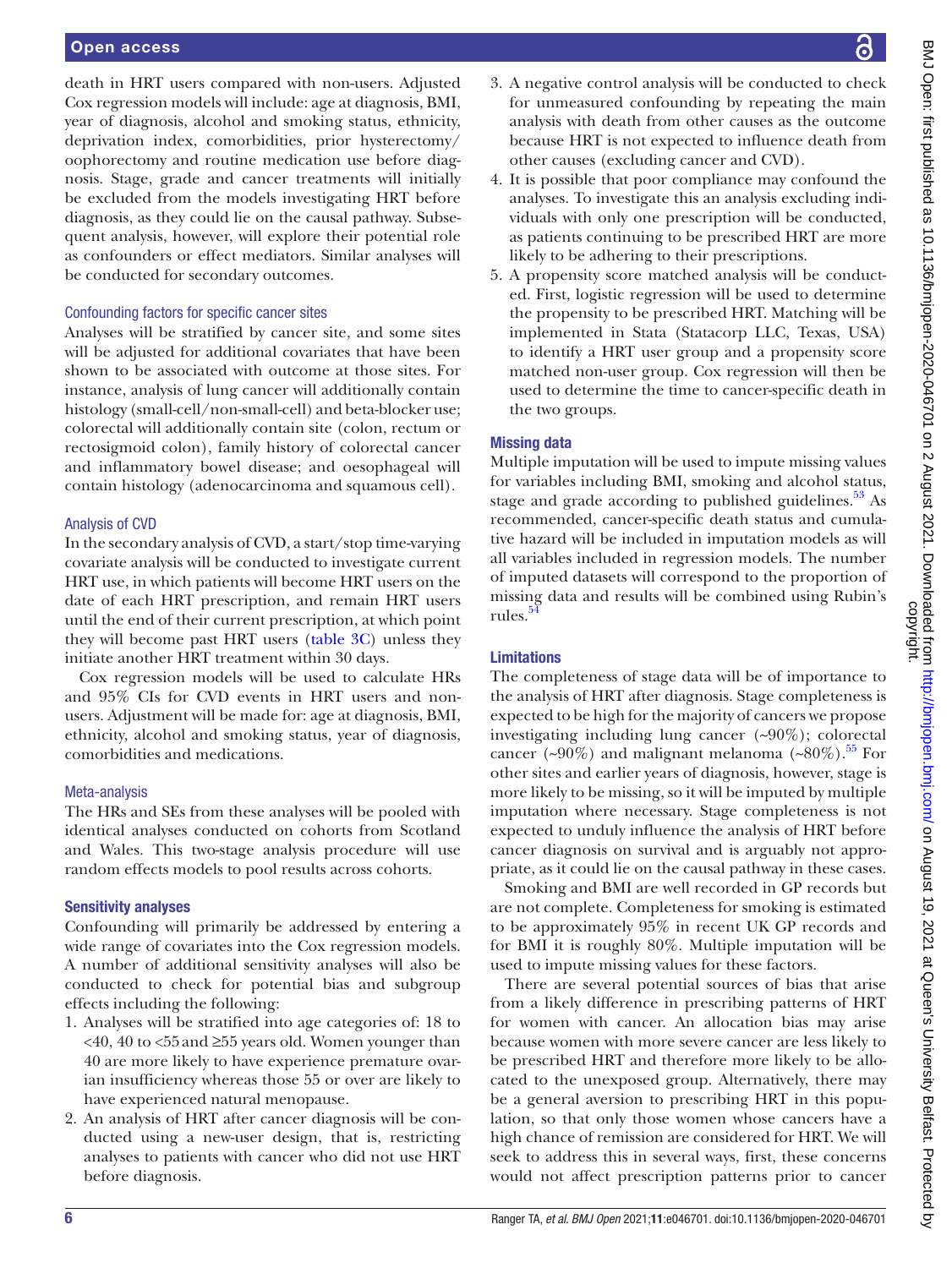|                                                                                                                                        | Detectable HRs for each type of cancer assuming |                        | tality<br>Cancer specific mor                      |                                                     |                     |                 | All-cause mortality            |                                    |                     |
|----------------------------------------------------------------------------------------------------------------------------------------|-------------------------------------------------|------------------------|----------------------------------------------------|-----------------------------------------------------|---------------------|-----------------|--------------------------------|------------------------------------|---------------------|
|                                                                                                                                        |                                                 |                        |                                                    | HRT prior to diagnosis* HRT postdiagnosis analysist |                     |                 | <b>HRT prior to diagnosis*</b> | HRT postdiagnosis analysis†        |                     |
| Cancer type                                                                                                                            | cases<br>Total                                  | deaths<br><b>Total</b> | <b>Detectable</b><br>ΞĚ                            | Deaths >6 months<br>from diagnosis                  | Detectable HR       | deaths<br>Total | Detectable HR                  | Deaths >6 months<br>from diagnosis | Detectable HR       |
| Gastrointestinal                                                                                                                       |                                                 |                        |                                                    |                                                     |                     |                 |                                |                                    |                     |
| Oral                                                                                                                                   | 5855                                            | $\overline{5}$         |                                                    | 649                                                 | $1.65$ (or $0.61$ ) | 2350            | 1.30 (or $0.74$ )              | 1762                               | 1.35 (or $0.74$ )   |
| Oesophageal                                                                                                                            | 11 462                                          | 4077                   | 1.53 (or 0.65)<br>1.22 (or 0.82)<br>1.28 (or 0.78) | 2237                                                | $1.37$ (or 0.73)    | 8591            | $1.15$ (or $0.87$ )            | 4415                               | $1.21$ (or $0.83$ ) |
| Gastric                                                                                                                                | 5579                                            | 2735                   |                                                    | 1241                                                | 1.44 (or 0.70)      | 4134            | $1,22$ (or $0.82$ )            | 2002                               | $1.32$ (or $0.75$ ) |
| Pancreatic                                                                                                                             | 9940                                            | 7110                   |                                                    | 2263                                                | 1.31 (or $0.77$ )   | 8320            | $1.15$ (or 0.87)               | 2683                               | $1.28$ (or $0.78$ ) |
| Liver                                                                                                                                  | 3984                                            | 2405                   | 1.16 (or 0.86)<br>1.30 (or 0.77)                   | 813                                                 | $1.57$ (or 0.64)    | 3182            | $1,25$ (or $0.80$ )            | 1068                               | $1.48$ (or $0.68$ ) |
| Colorectal                                                                                                                             | 37915                                           | 10265                  | ഌ<br>$1.13$ (or 0.8                                | 6260                                                | $1.17$ (or $0.85$ ) | 17989           | $1.10$ (or $0.91$ )            | 11418                              | $1.13$ (or $0.89$ ) |
| Other                                                                                                                                  |                                                 |                        |                                                    |                                                     |                     |                 |                                |                                    |                     |
| Lung                                                                                                                                   | 40084                                           | 24904                  | 1.08 (or 0.92)                                     | 10582                                               | $1.13$ (or $0.88$ ) | 30450           | $1.08$ (or $0.93$ )            | 13250                              | $1.12$ (or $0.90$ ) |
| Melanoma                                                                                                                               | 16382                                           | 1059                   | 1.48 (or 0.68)                                     | 902                                                 | $1.53$ (or $0.65$ ) | 2558            | $1.29$ (or 0.78)               | 2277                               | 1.31 (or $0.77$ )   |
| Thyroid                                                                                                                                | 3876                                            | 321                    | 2.04 (or 0.49)                                     | 143                                                 | $2.89$ (or $0.35$ ) | 554             | $1.72$ (or $0.58$ )            | 325                                | $2.04$ (or $0.49$ ) |
| Brain                                                                                                                                  | 4759                                            | 2422                   | $1.29$ (or $0.77$ )                                | 1059                                                | $1.48$ (or 0.68)    | 3319            | $1.25$ (or $0.80$ )            | 1362                               | $1.41$ (or 0.71)    |
| Haematological                                                                                                                         |                                                 |                        |                                                    |                                                     |                     |                 |                                |                                    |                     |
| Leukaemia                                                                                                                              | 8620                                            | 2593                   | $1.28$ (or $0.78$ )                                | 1258                                                | $1.43$ (or $0.70$ ) | 4326            | $1.21$ (or $0.82$ )            | 2494                               | $1.29$ (or $0.78$ ) |
| Multiple myeloma                                                                                                                       | 5381                                            | 1753                   | 1.36 (or $0.74$ )                                  | 1251                                                | $1.43$ (or 0.70)    | 2842            | $1.27$ (or $0.79$ )            | 2022                               | $1.33$ (or $0.75$ ) |
| Non-Hodgkin's<br>lymphoma                                                                                                              | 12584                                           | 2920                   | 1.26 (or 0.79)                                     | 1665                                                | $1.37$ (or 0.73)    | 5166            | $1.19$ (or 0.84)               | 3218                               | $1.25$ (or $0.80$ ) |
| Gynaecologica                                                                                                                          |                                                 |                        |                                                    |                                                     |                     |                 |                                |                                    |                     |
| Cervical                                                                                                                               | 5594                                            | 1093                   |                                                    | 784                                                 | $1.57$ (or 0.63)    | 1753            | 1.36 (or $0.74$ )              | 1265                               | $1.43$ (or $0.70$ ) |
| Endometrial                                                                                                                            | 18855                                           | 2913                   | 1.47 (or 0.68)<br>1.27 (or 0.79)<br>1.17 (or 0.85) | 2188                                                | 1.31 (or 0.76)      | 5821            | $1.18$ (or $0.85$ )            | 4557                               | $1.21$ (or $0.83$ ) |
| Ovarian                                                                                                                                | 16526                                           | 6444                   |                                                    | 2153                                                | $1.22$ (or $0.82$ ) | 8953            | $1.14$ (or 0.87)               | 5793                               | $1.18$ (or $0.85$ ) |
| Urinary                                                                                                                                |                                                 |                        |                                                    |                                                     |                     |                 |                                |                                    |                     |
| Renal                                                                                                                                  | 7895                                            | 2153                   | $\widehat{\omega}$<br>$1.32$ (or 0.7               | 1167                                                | $1.45$ (or 0.69)    | 3537            | $1.24$ (or $0.81$ )            | 2124                               | $1.32$ (or $0.76$ ) |
| <b>Bladder</b>                                                                                                                         | 10 507                                          | 2256                   | $\widehat{\omega}$<br>$1.31$ (or 0.7)              | 1301                                                | $1.42$ (or 0.70)    | 4440            | $1.21$ (or 0.83)               | 3068                               | $1.26$ (or 0.79)    |
| t Uses number of deaths more than 6 months after diagnosis only.<br>HRT, hormone replacement therapy.<br>*Uses total number of deaths. |                                                 |                        |                                                    |                                                     |                     |                 |                                |                                    |                     |

ි

7

Open access

<span id="page-7-0"></span>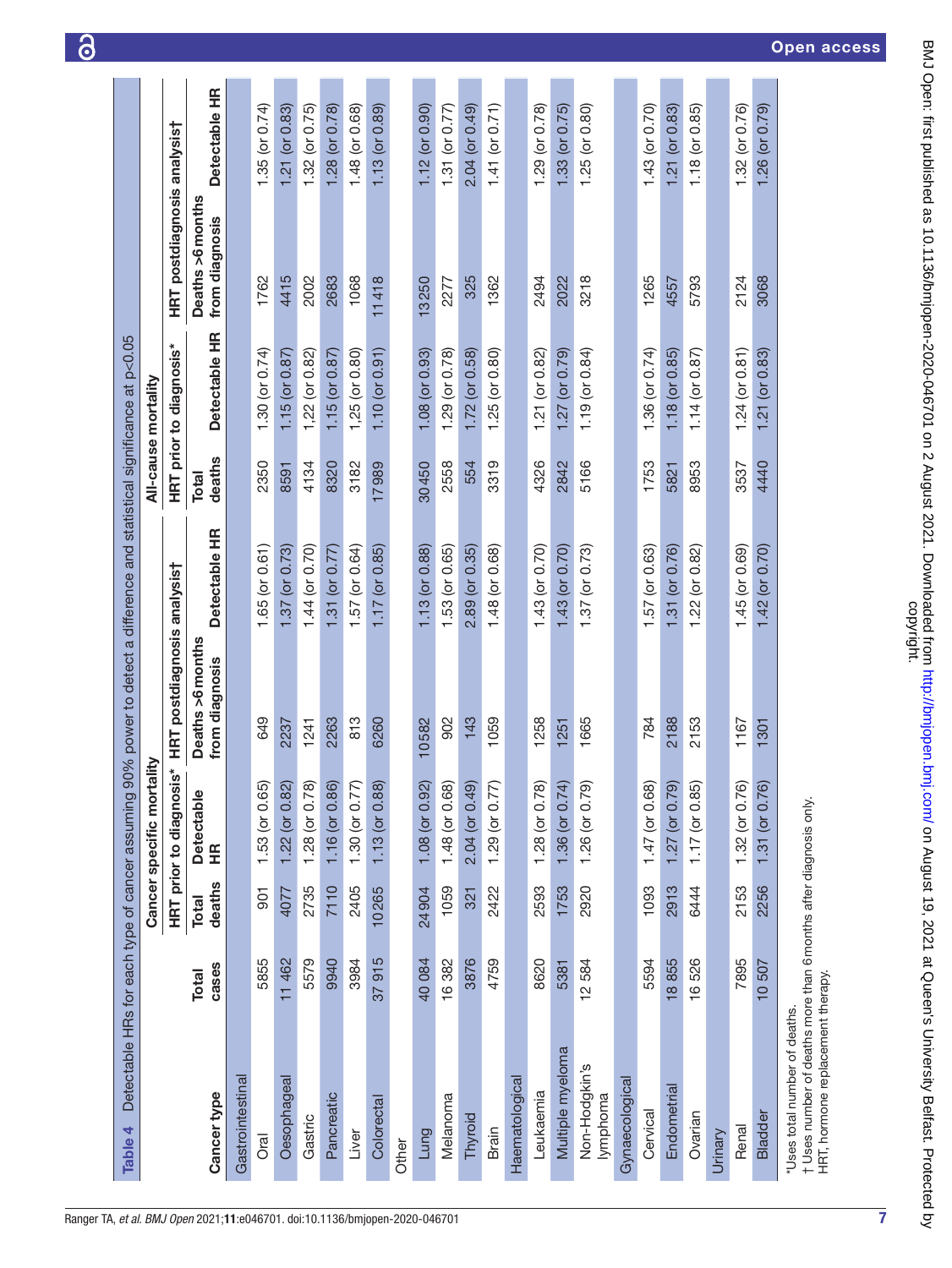# Open access

diagnosis, second, a 'new-user' sensitivity analysis will be conducted which excludes individuals with a history of HRT use prior to their cancer diagnosis. These analyses will provide a basis for assessing the potential impact of differing prescribing patterns and allocation bias.

# Sample size calculation

Detectable HRs were calculated based on case numbers from the English study cohort ([table](#page-7-0) 4). Statistical power to detect a difference (the beta value) was set at 90% and significance (the alpha value) at 5%. We estimated that 7% of female patients with cancer would use HRT after diagnosis, consistent with published reports of roughly 5% HRT usage in a Swedish population-based colorectal cancer cohort after diagnosis,  $34$  and 9% HRT usage in a Danish melanoma cohort after diagnosis.<sup>[56](#page-9-31)</sup> These calculations show that we would be able to detect HRs of 1.5 or greater with HRT use after diagnosis for most cancer sites.

# ETHICS AND DISSEMINATION

Ethical approval for this project was obtained from the QResearch scientific committee (Ref: OX24, project title 'Use of hormone replacement therapy and survival from cancer'). Ethical approval for the QResearch database is obtained annually from East Midlands - Derby Research Ethics Committee (Ref: 18/EM/0400).

The findings of this study will be submitted for peerreviewed publication in an academic journal. In addition, the findings will be provided to Cancer Research UK for public dissemination, with the assistance of the Patient and Public Involvement (PPI) panel.

#### PATIENT AND PUBLIC INVOLVEMENT

The project will be supported throughout by a PPI panel, made up of women with experience of non-oestrogenic cancers. Members of the Northern Ireland Cancer Research Consumer Forum, patients with a cancer group, provided feedback on the project proposal before submission to Cancer Research United Kingdom (CRUK).

Another PPI panel of four women with a previous diagnosis of cancer was convened to inform the English component of this project (ie, the one presented in this protocol). They agreed the study was important and potentially valuable for female cancer survivors who experience menopausal symptoms. The panel suggested that both cancer-specific mortality and subsequent cancer diagnoses would be of interest to women in this demographic considering whether to use HRT. Future discussions will seek feedback on the relevance and resonance of findings and guide us on research communications and dissemination.

Contributors All authors were involved in the preparation of this manuscript. CRC conceived the study, and TAR, JB, AKC, WXM, PST, CRC and JH-C made substantial contributions to the study design. TAR, CC, CRC and JH-C made substantial contributions to the acquisition and analysis of data. TAR drafted the original manuscript. JB, AKC, WXM, CC, PST, SD, CRC and JH-C provided critical revision

of the manuscript for major intellectual content. All authors have approved the final version of this manuscript for publication and agree to be accountable for all aspects of the work in ensuring that questions related to the accuracy or integrity of any part of the work are appropriately investigated and resolved.

Funding This work was supported by Cancer Research UK [grant number: C37316/A29656]. JH-C has received grants from the National Institute for Health Research Biomedical Research Centre, Oxford, John Fell Oxford University Press Research Fund, Cancer Research UK (grant number C5255/A18085) through the Cancer Research UK Oxford Centre, and the Oxford Wellcome Institutional Strategic Support Fund (204826/Z/16/Z) during the conduct of the study. AKC is supported by a Clinical Research Training Fellowship from Cancer Research UK (DCS-CRUK-CRTF20-AC).

Competing interests JH-C is an unpaid director of the Qresearch database (partnership between the University of Oxford and EMIS, commercial supplier of GP computer systems). She is shareholder and former director of ClinRisk Ltd outside the submitted work. PST reports consulting with AstraZeneca and Duke-NUS outside the submitted work.

Patient and public involvement Patients and/or the public were involved in the design, or conduct, or reporting, or dissemination plans of this research.

Patient consent for publication Not required.

Provenance and peer review Not commissioned; peer reviewed for ethical and funding approval prior to submission.

Open access This is an open access article distributed in accordance with the Creative Commons Attribution 4.0 Unported (CC BY 4.0) license, which permits others to copy, redistribute, remix, transform and build upon this work for any purpose, provided the original work is properly cited, a link to the licence is given, and indication of whether changes were made. See: [https://creativecommons.org/](https://creativecommons.org/licenses/by/4.0/) [licenses/by/4.0/](https://creativecommons.org/licenses/by/4.0/).

#### ORCID iDs

Tom Alan Ranger <http://orcid.org/0000-0003-3091-2337> Ashley Kieran Clift<http://orcid.org/0000-0002-0061-979X> Winnie Xue Mei <http://orcid.org/0000-0002-6279-4884> Sharon Dixon<http://orcid.org/0000-0002-7469-6093> Julia Hippisley-Cox<http://orcid.org/0000-0002-2479-7283>

# **REFERENCES**

- <span id="page-8-0"></span>1 Hamoda H, Panay N, Arya R, *et al*. The British Menopause Society & Women's Health Concern 2016 recommendations on hormone replacement therapy in menopausal women. *[Post Reprod Health](http://dx.doi.org/10.1177/2053369116680501)* 2016;22:165–83.
- <span id="page-8-1"></span>2 Goodman NF, Cobin RH, Ginzburg SB, *et al*. American association of clinical endocrinologists medical guidelines for clinical practice for the diagnosis and treatment of menopause: Executive summary of recommendations. *[Endocr Pract](http://dx.doi.org/10.4158/EP.17.6.949)* 2011;17:949–54.
- <span id="page-8-2"></span>3 Menon U, Burnell M, Sharma A, *et al*. Decline in use of hormone therapy among postmenopausal women in the United Kingdom. *[Menopause](http://dx.doi.org/10.1097/01.gme.0000243569.70946.9d)* 2007;14:462–7.
- <span id="page-8-3"></span>4 Ameye L, Antoine C, Paesmans M, *et al*. Menopausal hormone therapy use in 17 European countries during the last decade. *[Maturitas](http://dx.doi.org/10.1016/j.maturitas.2014.07.002)* 2014;79:287–91.
- <span id="page-8-4"></span>5 Beral V, Million Women Study Collaborators. Breast cancer and hormone-replacement therapy in the Million women study. *[Lancet](http://dx.doi.org/10.1016/S0140-6736(03)14065-2)* 2003;362:419–27.
- 6 Cagnacci A, Venier M. The controversial history of hormone replacement therapy. *[Medicina](http://dx.doi.org/10.3390/medicina55090602)* 2019;55:602.
- <span id="page-8-5"></span>7 Rossouw JE, Anderson GL, Prentice RL, *et al*. Risks and benefits of estrogen plus progestin in healthy postmenopausal women: principal results from the women's health Initiative randomized controlled trial. *[JAMA](http://dx.doi.org/10.1001/jama.288.3.321)* 2002;288:321–33.
- <span id="page-8-6"></span>8 Marjoribanks J, Farquhar C, Roberts H, *et al*. Long-term hormone therapy for perimenopausal and postmenopausal women. *[Cochrane](http://dx.doi.org/10.1002/14651858.CD004143.pub5)  [Database Syst Rev](http://dx.doi.org/10.1002/14651858.CD004143.pub5)* 2017;1:CD004143.
- <span id="page-8-7"></span>9 Shen SS, Smith CL, Hsieh J-T, *et al*. Expression of estrogen receptors-alpha and -beta in bladder cancer cell lines and human bladder tumor tissue. *[Cancer](http://dx.doi.org/10.1002/cncr.21945)* 2006;106:2610–6.
- <span id="page-8-8"></span>10 Wang X, Chen Q, Huang X, *et al*. Effects of 17β-estradiol and tamoxifen on gastric cancer cell proliferation and apoptosis and ERα36 expression. *[Oncol Lett](http://dx.doi.org/10.3892/ol.2016.5424)* 2017;13:57–62.
- <span id="page-8-9"></span>11 Sukocheva OA, Wee C, Ansar A, *et al*. Effect of estrogen on growth and apoptosis in esophageal adenocarcinoma cells. *[Dis Esophagus](http://dx.doi.org/10.1111/dote.12000)* 2013;26:628–35.